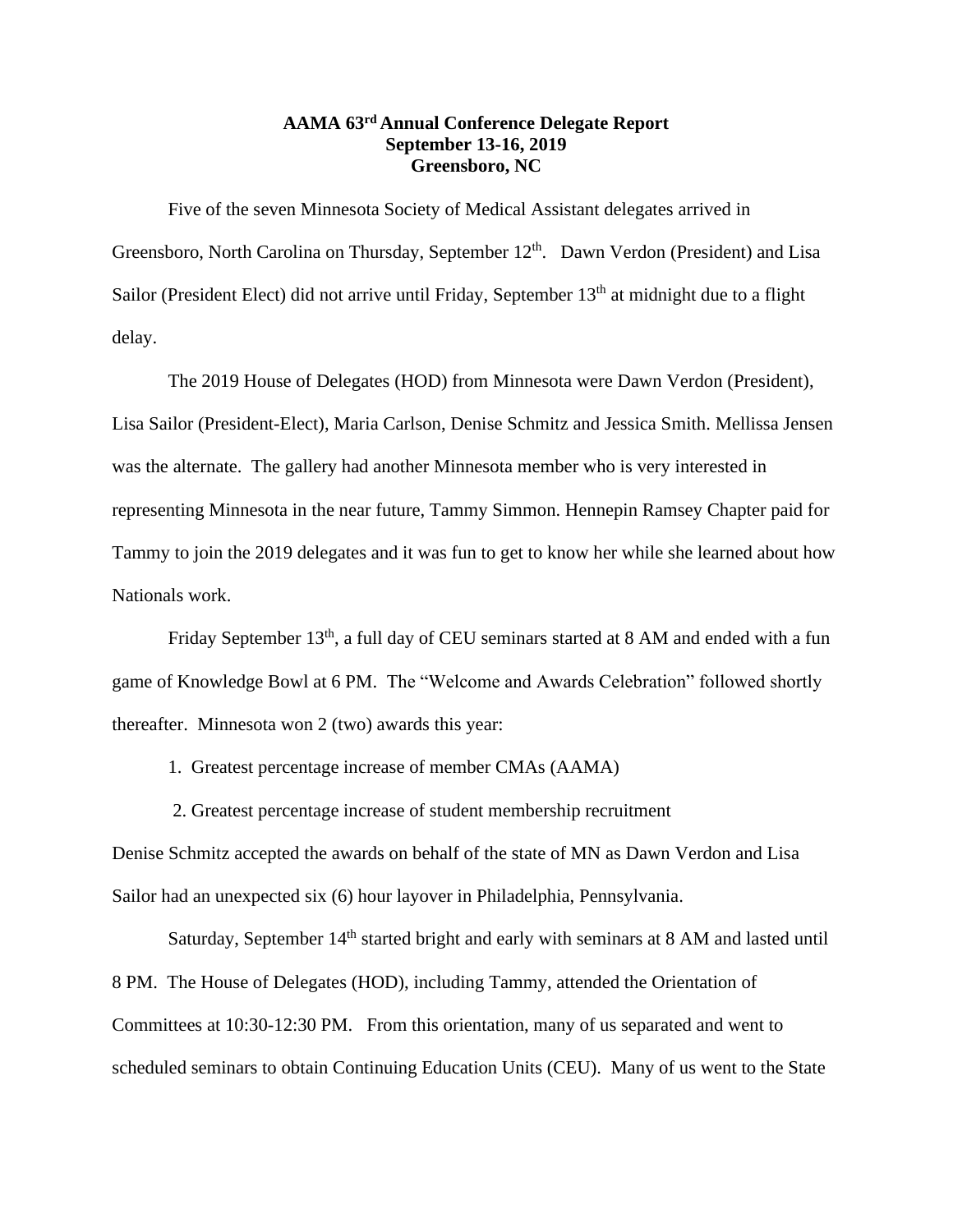leaders meeting where we came back with some valuable information and are looking forward to bringing it back to the state of Minnesota. Jessica Smith and Lisa Sailor spoke to several states about communication through social media. Both Jessica and Lisa are excited to bring forward the information obtained about social media communications.

The state of MN delegates, along with other AAMA members from Minnesota met at the hotel restaurant for dinner around 8:00 PM.

Sunday September 15th the House of Delegates (HOD) convened starting at 8

## AM.

| Possible Voting | 124 |
|-----------------|-----|
|                 |     |

- Registered 117
- Proxy Votes 7
- Total Voting Power 124

| $\bullet$ | Majority vote   | 63  |
|-----------|-----------------|-----|
|           | Two-thirds vote | 83. |

Many states were not seated on time of the HOD: Due to this, a number had to be recounted:

- Possible Voting 149
- Registered 142
- Proxy Votes 7
- Total Voting Power 149
- Majority vote 75
- Two-thirds vote 100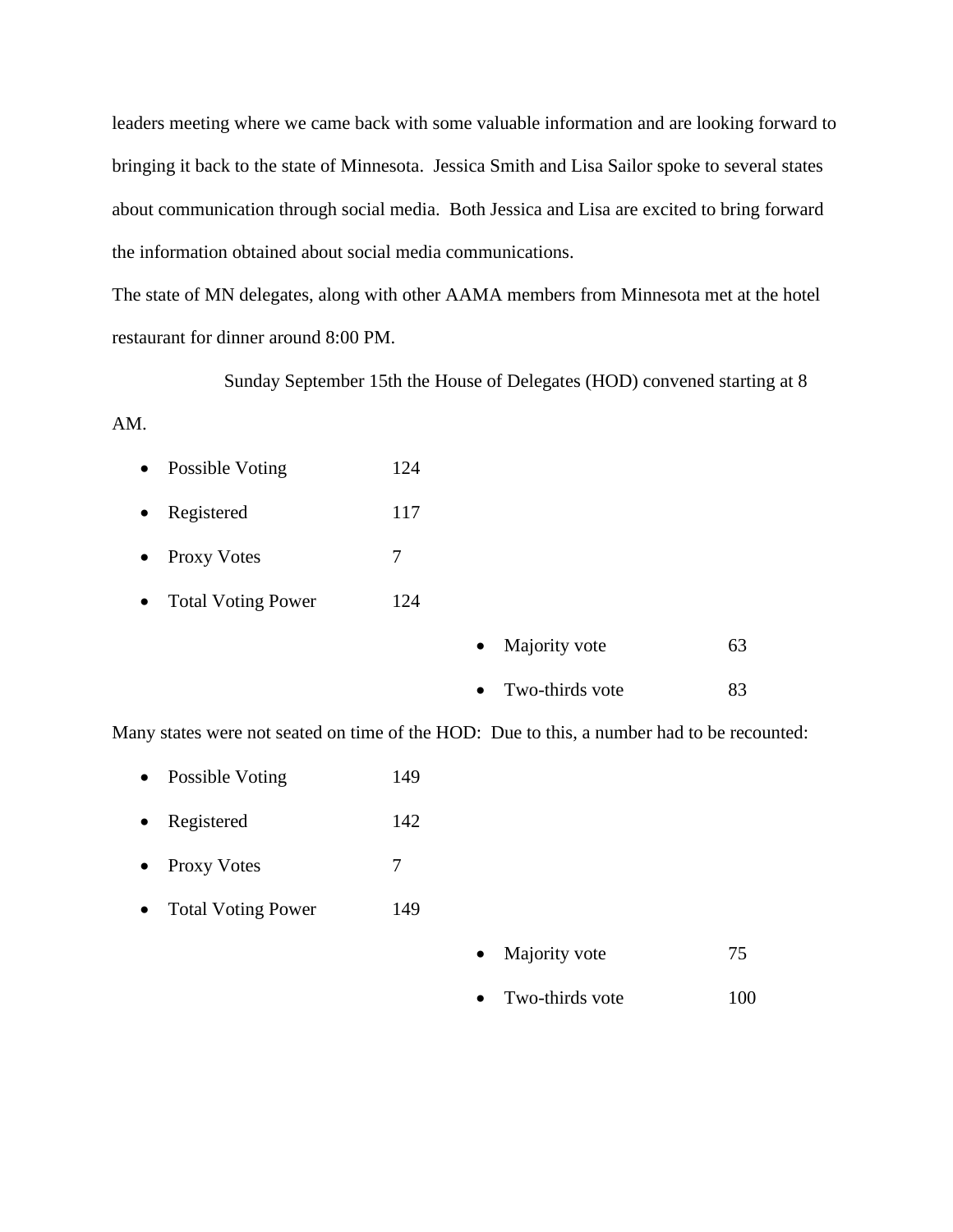Proposed bylaws of the following:

- 19-01 Article IX-Nominations and Elections, Section 1. Nominations
- 19-02 Article IX-Nominations and Elections, Section 1. Nominations
- 19-03 Article IX-Nominations and Elections, Section 1. Nominations
- 19-04 Article X-Officers and Trustees: Term of office, vacancy in office, removal from office, Section 1. Term of office

were discussed at length for future approval or denial.

Donald Balasa held a lengthy discussion on the future of Medical Assistants. Discussion was on CMA testing, programs, and wages. The question was brought up: "Does the cost of the program match the cost of what the hourly wage of a medical assistant graduate? He discussed three items:

- 1. Alignment Aligning knowledge, skills and professional attributes
- 2. Positioning
- 3. Differentiation

He also discussed adding IV starts/therapy to the CMA scope of practice. A program director from FL spoke on the above topic as well.

The HOD was adjourned around 10:22 AM and to reconvene at 1:30 PM at the Reference Committee.

Approximately 130 members attended the Reference Committee started at 1:30 PM. The three (3) year pilot program that was implemented in August of 2019 by the AAMA enabling medical assistants who did not graduate from an ABHES or CAAHEP accredited program to sit for the CMA (AAMA) certification exam was discussed at length. There was a lot of input on both sides of the issue, but it appears that the AAMA is not going to change their mind. This was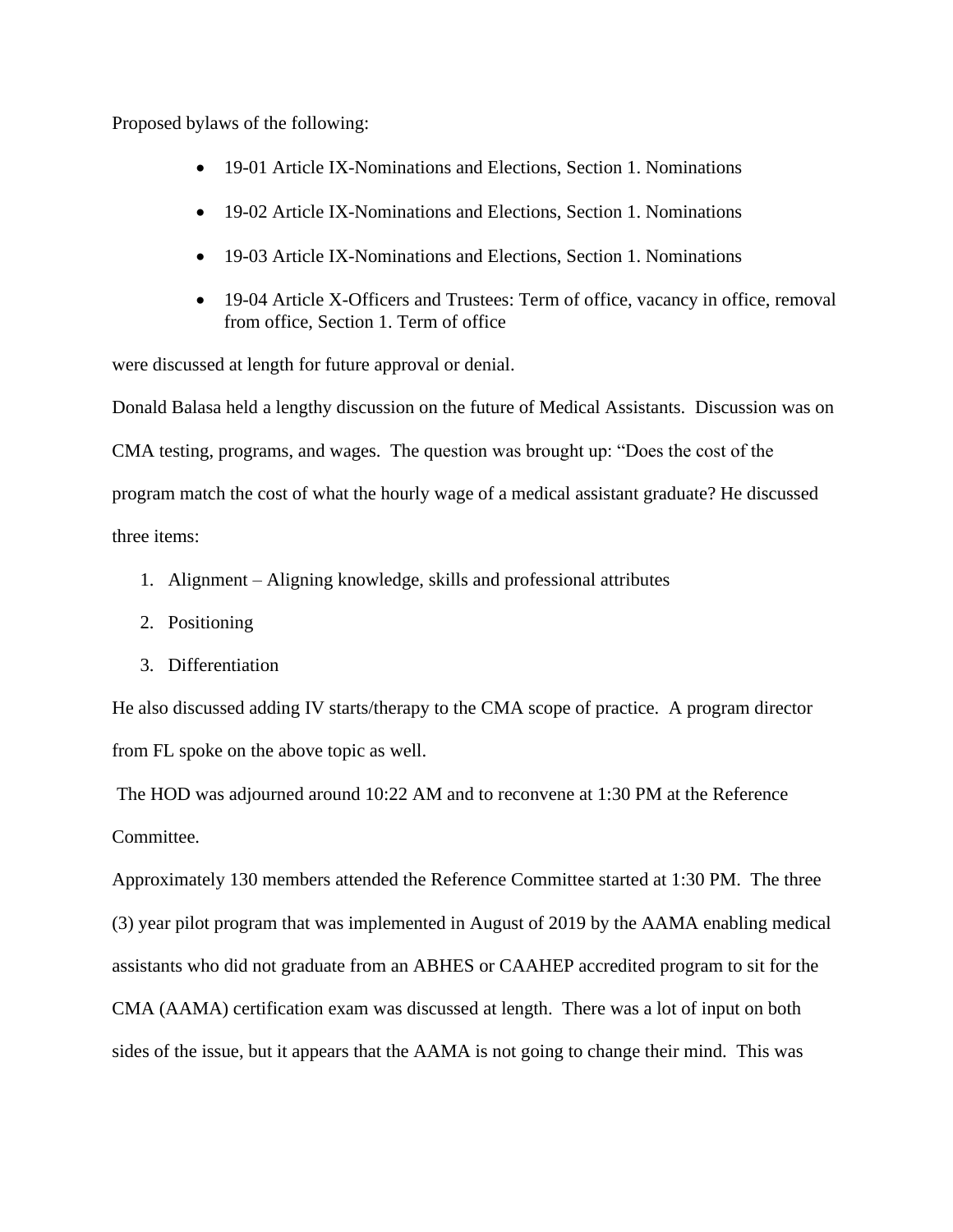very frustrating, particularly to educators in attendance. We were not notified of this program until September of 2019 by the AAMA.

The Reference Committee was adjourned around 4:45 PM.

The House of Delegates second session reconvened at 6:30 PM with most of the Minnesota Society of Medical Assistants Delegates wearing our Minnesota shirts. This was discussed and agreed upon at the pre-national meeting in August that delegates would wear a Minnesota Home shirt. Due to some issues, the HOD did not convene until 6:51 PM.

- Possible Voting 149
- Registered 142
- Proxy Votes 7
- Total Voting Power 149

|  | Majority vote |  |
|--|---------------|--|
|--|---------------|--|

• Two/thirds vote 100

Bylaws Amendments that were approved:

- 19-01 Article IX-Nominations and Elections, Section 1. Nominations
- 19-02 Article IX-Nominations and Elections, Section 1. Nominations
- 19-03 Article IX-Nominations and Elections, Section 1. Nominations

Bylaws Amendments that were withdrawn and will re-evaluate for the 2020 HOD:

• 19-04 Article X-Officers and Trustees: Term of office, vacancy in office, removal from office, Section 1. Term of office

Voting for open offices were completed with 140 members casting their votes along with 9 proxy votes.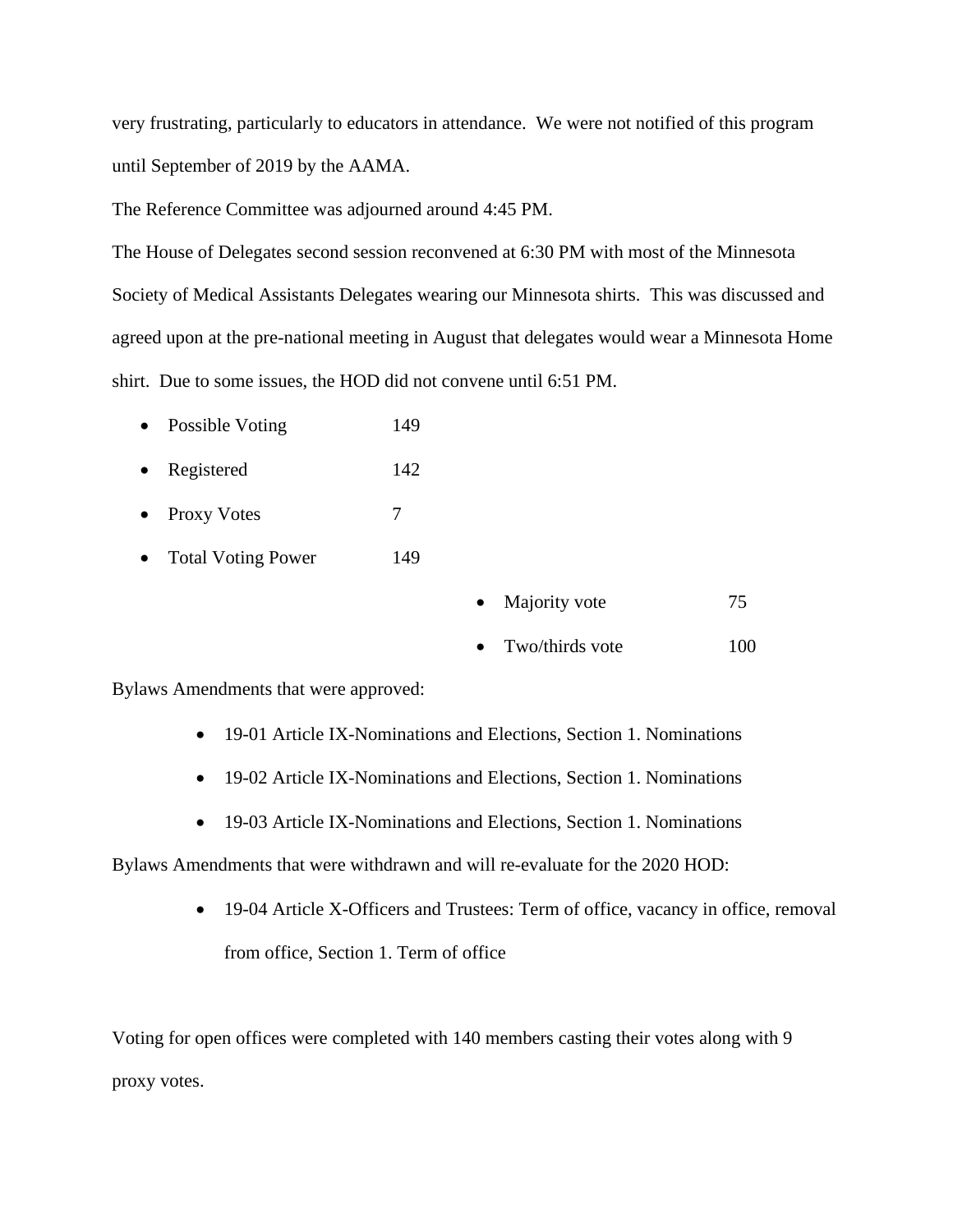These bylaws are at the National level and not the State level so no changes need to be made to the State bylaws at this time.

## **Vice President:**

| Patty Licurs, CMA (AAMA)    | $89**$ |
|-----------------------------|--------|
| Karen Minchella CMA (AAMA)  | 59     |
| Abstain                     | 1      |
| <b>Secretary Treasurer:</b> |        |
| Virginia Thomas, CMA (AAMA) | 128**  |
| Abstain                     | 19     |
|                             |        |
| <b>Trustee</b>              |        |

| Shelly Gingrich, CMA (AAMA)  | 128**   |
|------------------------------|---------|
| Rebecca Surat, CMA (AAMA)    | $115**$ |
| Franky Flavata, CMA (AAMA)   | $86**$  |
| Abstain                      | 20      |
| <b>Nominating Committee</b>  |         |
| Paula Purdy, CMA (AAMA)      | 109**   |
| Jamie Seelig, CMA (AAMA)     | 99**    |
| Stephanie Dotson, CMA (AAMA) | $81**$  |
| Natasha Geno, CMA (AAMA)     | $77**$  |
| Dawn Alter, CMA (AAMA)       | 74      |
| Kellie Humma, CMA (AAMA)     | 69      |
| Dawn Jordan, CMA (AAMA)      | 54      |